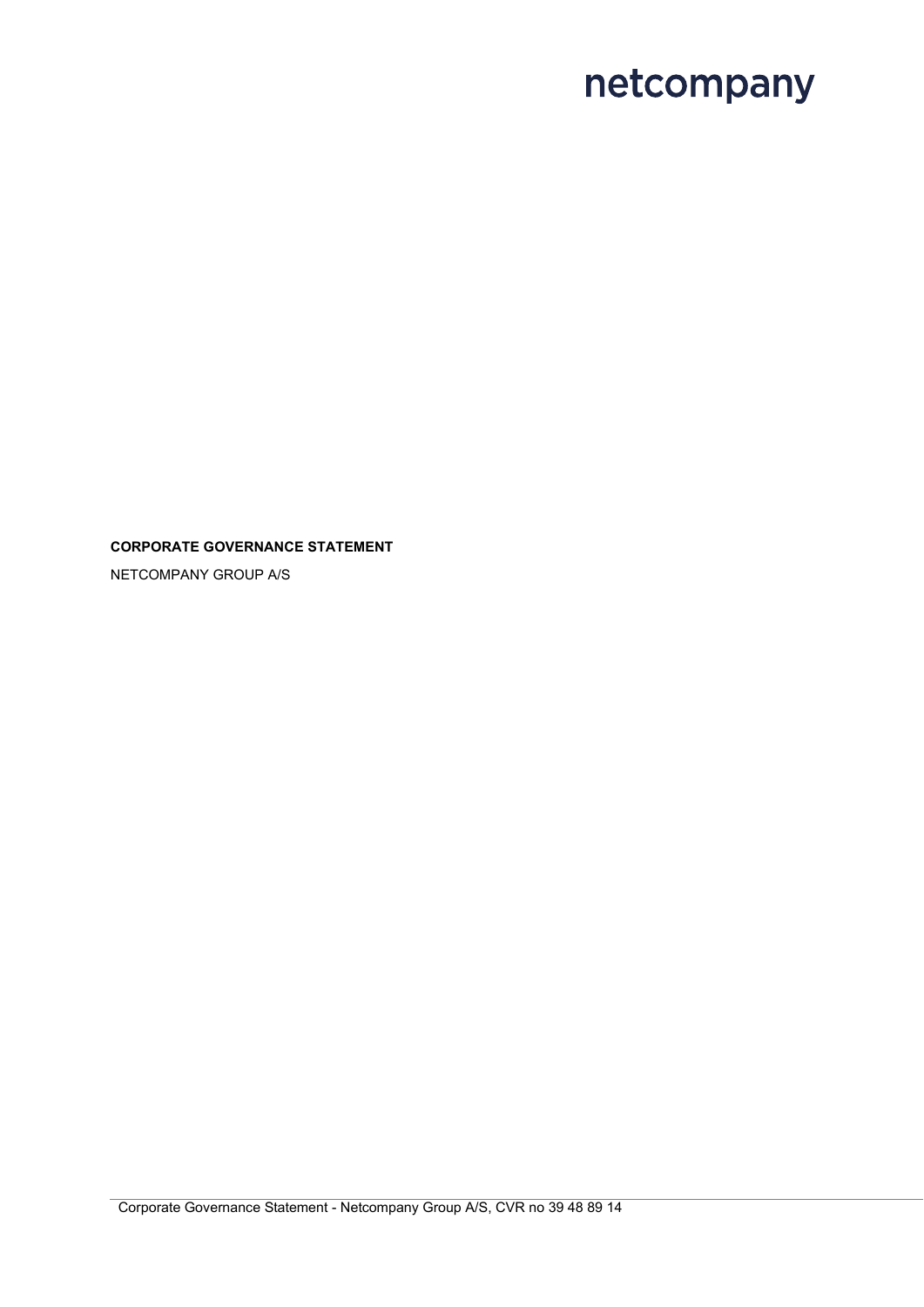### TABLE OF CONTENTS

| $\mathbf{1}$   |     |                                                                                  |  |  |
|----------------|-----|----------------------------------------------------------------------------------|--|--|
| $\overline{2}$ |     |                                                                                  |  |  |
| 3              |     |                                                                                  |  |  |
| $\overline{4}$ |     |                                                                                  |  |  |
| 5              |     | THE COMPANY'S INTERNAL CONTROL AND RISK MANAGEMENT SYSTEMS RELATED TO            |  |  |
| 6              |     |                                                                                  |  |  |
| $\mathbf 1$    |     | INTERACTION BY THE COMPANY WITH ITS SHAREHOLDERS, INVESTORS AND OTHER            |  |  |
|                | 1.1 | Communication with the company's shareholders, investors and other stakeholders6 |  |  |
|                | 1.2 |                                                                                  |  |  |
|                | 1.3 |                                                                                  |  |  |
|                | 1.4 |                                                                                  |  |  |
| $\overline{2}$ |     |                                                                                  |  |  |
|                | 2.1 |                                                                                  |  |  |
|                | 2.2 |                                                                                  |  |  |
| 3              |     | THE COMPOSITION, ORGANISATION AND EVALUATION OF THE BOARD OF DIRECTORS  9        |  |  |
|                | 3.1 |                                                                                  |  |  |
|                | 3.2 |                                                                                  |  |  |
|                | 3.3 | Members of the board of directors and the number of other managerial duties11    |  |  |
|                | 3.4 |                                                                                  |  |  |
|                | 3.5 | Evaluation of the board of directors and the executive management 14             |  |  |
| $\overline{4}$ |     |                                                                                  |  |  |
|                | 4.1 | Remuneration of the board of directors and the executive management16            |  |  |
| 5              |     |                                                                                  |  |  |
|                | 5.1 | Identification of risks and openness in respect of additional information17      |  |  |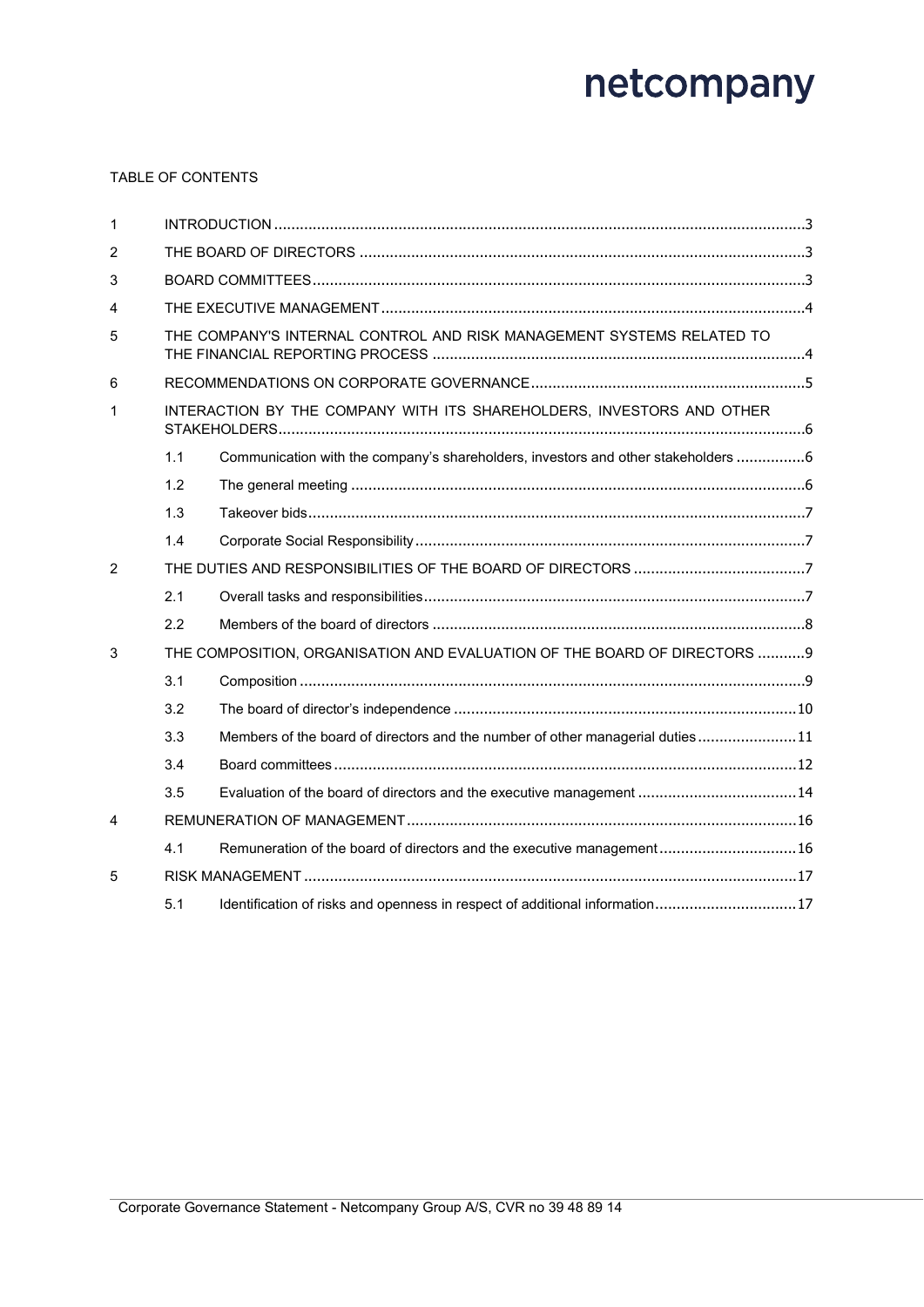#### **CORPORATE GOVERNANCE STATEMENT**

NETCOMPANY GROUP A/S

(CVR-no. 39 48 89 14)

#### **1 INTRODUCTION**

- 1.1 This Corporate Governance Statement has been adopted by the Board of Directors for Netcompany Group A/S, CVR no. 39 48 89 14 (the "Company").
- 1.2 The statement includes a description of the Company's management structure, a review of how the Company considers the Danish Recommendations on Corporate Governance issued by the Committee on Corporate Governance in December 2020 as well as a description of the main elements of the internal control and risk management systems in connection with the Company's financial reporting.

#### **2 THE BOARD OF DIRECTORS**

- 2.1 The Company has a two-tier management structure where powers and responsibilities are distributed between the Board of Directors and the Executive Management. No person serves as a member of both corporate bodies. The two bodies are independent. The Board of Directors supervises the work of the Executive Management and is responsible for the overall management and strategic direction as well as financial and other material matters, including the appointment of the members of the Executive Management, while the Executive Management handles the day-to-day management.
- 2.2 The Board of Directors currently consists of five members elected by the general meeting. Bo Rygaard and Juha Christensen have been elected by the Board of Directors as Chairman and Vice Chairman respectively. All of the members of the Board of Directors elected by the general meeting are regarded as "independent". The members of the Board of Directors comprise a group of professionally skilled businesspeople representing diversity and international experience, who possess the expertise required to be in charge of the overall management of a company with shares admitted to trading and official listing on a regulated market and who can ensure that the Company complies with applicable laws and regulations.
- 2.3 The members of the Board of Directors elected by the general meeting are elected for a term of one year. Re-election of board members may take place. The Board of Directors meets at least six times a year and on an ad-hoc basis, if necessary.
- 2.4 The Board of Directors evaluates its work on an annual basis and describes the procedures for such evaluation as well as the overall outcome thereof in the annual report. The Board of Directors also conducts an annual review of the Board of Directors' performance and achievements, including the competencies of each board member, and the cooperation with the Executive Management. Furthermore, the Board of Directors annually evaluates the work, performance and results of the Executive Management.

#### **3 BOARD COMMITTEES**

- 3.1 The Board of Directors has established three permanent committees for the purpose of assisting the Board of Directors with preparing decisions and submitting recommendations for the entire Board of Directors. Each committee is governed by its own charter, which describes, among other things, the composition of the committee, its meeting schedule and its tasks, duties and responsibilities.
- 3.2 The Board of Directors has established an Audit Committee, a Nomination Committee and a Remuneration Committee.

#### 3.2.1 Audit Committee

3.2.1.1 The Audit Committee is to assist the Board of Directors with the oversight of the financial reporting process, the statutory audit of the Company's financial report, internal control and risk management systems, the Company's whistleblowing procedures and complaints, the supervision of the external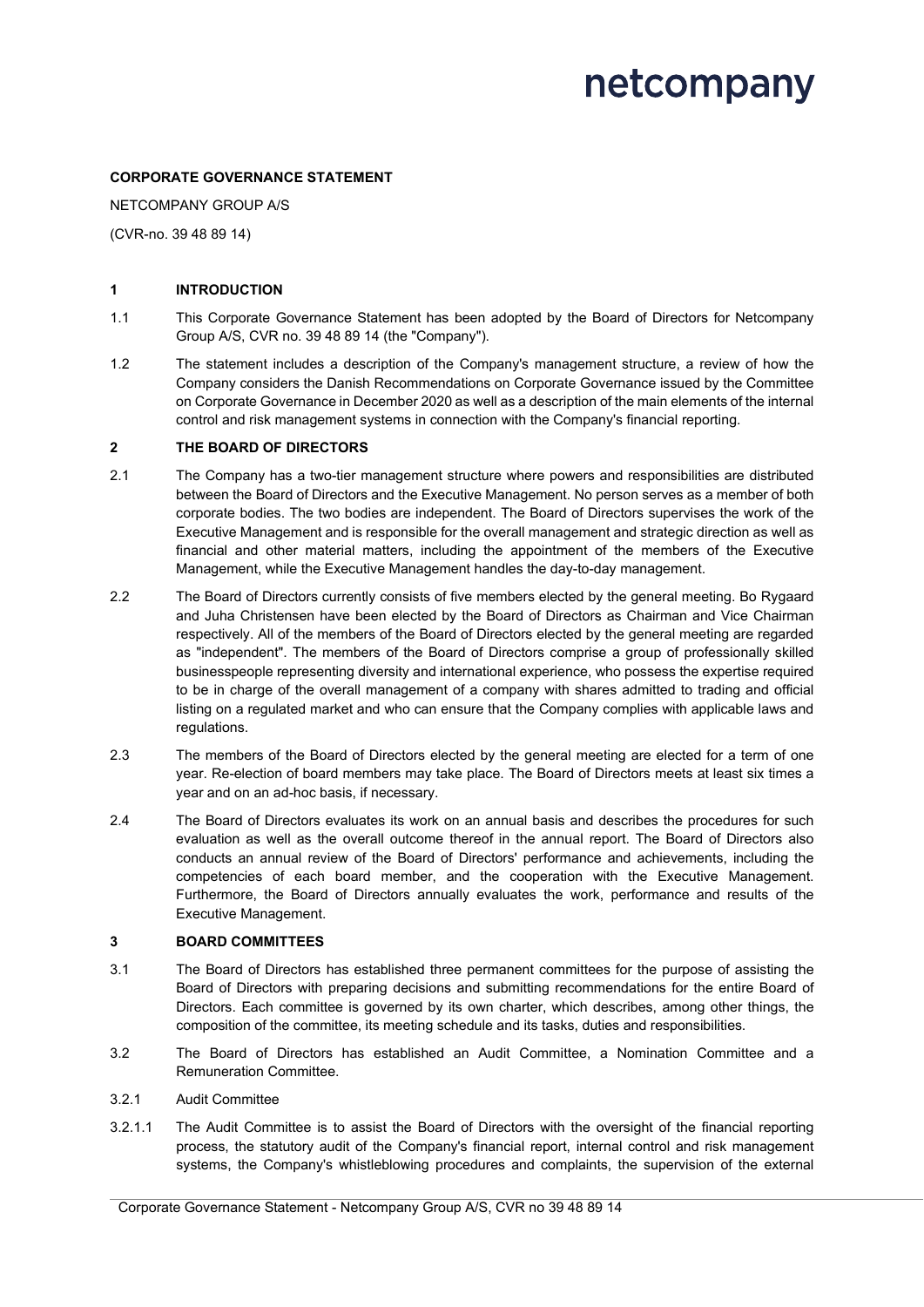auditor's independence and the procedure for the election of the external auditor. The Audit Committee is comprised of three members of the Board of Directors each appointed for a one-year term, the majority of which are not considered independent.

- 3.2.1.2 The following members of the Board of Directors are members of the Audit Committee: Juha Christensen, Scanes Bentley and Åsa Riisberg. Åsa Riisberg serves as the chairman of the Audit Committee.
- 3.2.2 Nomination Committee

The purpose of the Nomination Committee is to assess the composition and results of the Board of Directors and the Executive Management, including evaluating the individual members of the management bodies with the aim of ensuring that each member possesses the necessary expertise and experience required to fulfil the expectations of the capital markets. The Nomination Committee shall also present recommendations to the Board of Directors about the nomination of potential board members to be up for election at general meetings. The Nomination Committee is comprised of two members of the Board of Directors each appointed for a one-year term. One member of the Nomination Committee is considered independent.

- 3.2.2.1 The following members of the Board of Directors are members of the Nomination Committee: Bo Rygaard and Juha Christensen. Juha Christensen serves as the chairman of the Nomination Committee.
- 3.2.3 Remuneration Committee
- 3.2.3.1 The purpose of the Remuneration Committee is to assist the Board of Directors by preparing and presenting decision proposals and recommendations on the Company's remuneration policy as well as matters related to the remuneration of the Company's Board of Directors and Executive Management, including submitting proposals for the incentive guidelines to be approved by the general meeting. The Remuneration Committee is comprised of two members of the Board of Directors each appointed for a one-year term. The majority of the members of the Remuneration Committee are considered independent.
- 3.2.3.2 The following members of the Board of Directors are members of the remuneration committee: Bo Rygaard and Juha Christensen. Juha Christensen serves as the chairman of the Remuneration Committee.

### **4 THE EXECUTIVE MANAGEMENT**

4.1 The Board of Directors has appointed an Executive Management consisting of three members. The Executive Management is responsible for the day-to-day operations and management of the Company and is in charge of ensuring that the Company and its operations are compliant with applicable legislation and the Board of Directors' guidelines and instructions. Further, the Executive Management is responsible for implementing the strategy set by the Board of Directors, to make recommendations for amendments hereto and to ensure adequate reporting procedures are in place to provide the Board of Directors with the necessary knowledge about the Company and its business and operations. The Executive Management must also continuously assess the Company's financial position and ensure that its capital resources are adequate.

#### **5 THE COMPANY'S INTERNAL CONTROL AND RISK MANAGEMENT SYSTEMS RELATED TO THE FINANCIAL REPORTING PROCESS**

- 5.1 The Board of Directors and Executive Management set out the requirements for processes, systems and internal controls in connection with the financial reporting.
- 5.2 The responsibility for ensuring maintaining effective internal controls and systems is anchored with the Executive Management and the Executive Management ensures implementation of controls considered necessary to mitigate risks identified in relation to the financial reporting process.
- 5.3 The Audit Committee monitors on an ongoing basis the management of risks and effectiveness of the implemented internal controls in connection with the financial reporting and systems used.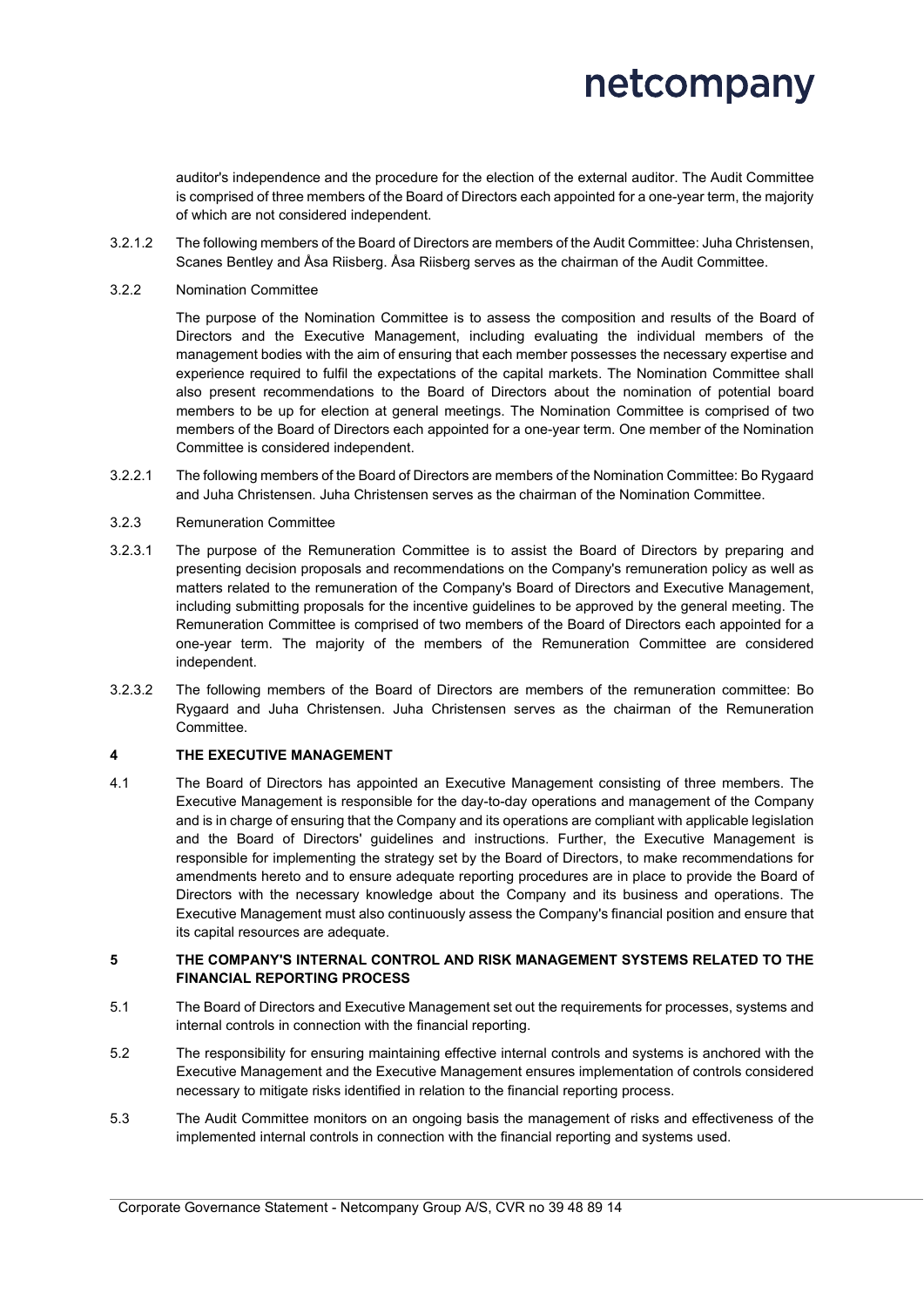5.4 The Group takes a structured approach towards risk management and identified risks are discussed regularly, including formally at the quarterly meetings of the Executive Management, Audit Committee and the Board of Directors. The level of significance that the Group gives to a particular risk is based on the assessment of the risk based on past events and the specific risk at hand.

#### **6 RECOMMENDATIONS ON CORPORATE GOVERNANCE**

- 6.1 The Company is subject to the Recommendations on Corporate Governance from December 2020, which are available on the Committee on Corporate Governance's website www.corporategovernance.dk. As a company listed on Nasdaq Copenhagen A/S, the Company will be required to report on its compliance with these recommendations according to the "comply or explain" principle. The Company's position on each recommendation is described in the following.
- 6.2 The Company complies with the Recommendations on Corporate Governance in all material respects and have decided to provide further insight to our stakeholders. We have therefore decided to also report on *how* we comply even when fully complying with the recommendations.

We call this the "comply **and** explain" principle.

Approved and adopted by the Board of Directors of Netcompany Group A/S on 17 December 2021.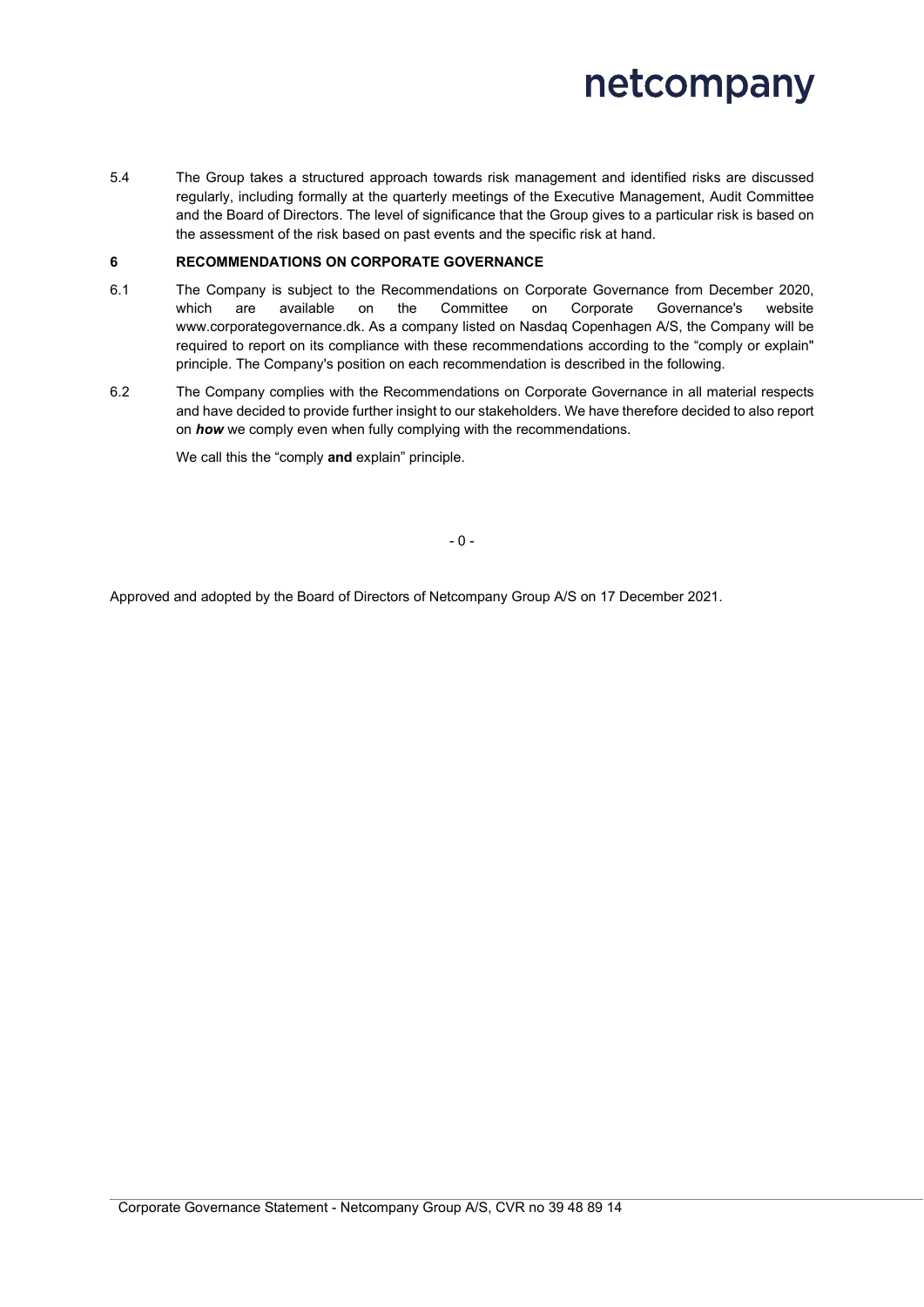| <b>Recommendation</b> |                                                                                                                                                                                                                                                                                                                                                                                                                                                                                                  | <b>The</b><br>Company | The Company explains                                                                                                                                                                                                                                                                                                                   |  |
|-----------------------|--------------------------------------------------------------------------------------------------------------------------------------------------------------------------------------------------------------------------------------------------------------------------------------------------------------------------------------------------------------------------------------------------------------------------------------------------------------------------------------------------|-----------------------|----------------------------------------------------------------------------------------------------------------------------------------------------------------------------------------------------------------------------------------------------------------------------------------------------------------------------------------|--|
|                       |                                                                                                                                                                                                                                                                                                                                                                                                                                                                                                  | complies              | how                                                                                                                                                                                                                                                                                                                                    |  |
| $\mathbf{1}$          | INTERACTION BY THE COMPANY WITH ITS SHAREHOLDERS, INVESTORS<br><b>AND OTHER STAKEHOLDERS</b>                                                                                                                                                                                                                                                                                                                                                                                                     |                       |                                                                                                                                                                                                                                                                                                                                        |  |
| 1.1                   | Communication with the company's shareholders, investors and other<br><b>stakeholders</b>                                                                                                                                                                                                                                                                                                                                                                                                        |                       |                                                                                                                                                                                                                                                                                                                                        |  |
| 1.1.1                 | The Committee recommends that the management through ongoing dialogue and<br>interaction ensures that shareholders, investors and other stakeholders gain the<br>relevant insight into the company's affairs, and that the board of directors obtains<br>the possibility of hearing and including their views in its work.                                                                                                                                                                       | <b>Yes</b>            | The Company communicates with shareholders, investors and other<br>stakeholders by e.g. hosting and participating in conference calls,<br>investor presentations and other meetings.                                                                                                                                                   |  |
| 1.1.2                 | The Committee recommends that the company adopts policies on the company's<br>relationships with its shareholders, investors and if relevant other stakeholders in<br>order to ensure that the various interests are included in the company's<br>considerations and that such policies are made available on the company's website.                                                                                                                                                             | <b>Yes</b>            | The Company have adopted an Investor Relations Policy in line with<br>the Recommendations on Corporate Governance.<br>The Investor Relations Policy is available on website.                                                                                                                                                           |  |
| 1.1.3                 | The Committee recommends that the company publishes quarterly reports.                                                                                                                                                                                                                                                                                                                                                                                                                           | <b>Yes</b>            | The Company publishes its financial reports quarterly on its website<br>and by sending a company announcement with highlights to the<br>market.                                                                                                                                                                                        |  |
| 1.2                   | The general meeting                                                                                                                                                                                                                                                                                                                                                                                                                                                                              |                       |                                                                                                                                                                                                                                                                                                                                        |  |
| 1.2.1                 | The Committee recommends that the board of directors organises the company's<br>general meeting in a manner that allows shareholders, who are unable to attend<br>the meeting in person or are represented by proxy at the general meeting, to vote<br>and raise questions to the management prior to or at the general meeting. The<br>Committee recommends that the board of directors ensures that shareholders can<br>observe the general meeting via webcast or other digital transmission. | <b>Yes</b>            | The Company's general meetings are held either partly of fully<br>electronically giving shareholders, who are unable to attend the<br>meeting, the possibility to vote and raise questions to the<br>management prior to or at the general meeting (electronically).<br>The Company uses electronically viable services to ensure that |  |
| 1.2.2                 | The Committee recommends that proxies and postal votes to be used at the general<br>meeting enable the shareholders to consider each individual item on the agenda.                                                                                                                                                                                                                                                                                                                              | <b>Yes</b>            | shareholders have the same rights at the general meetings even if<br>participating electronically.                                                                                                                                                                                                                                     |  |
|                       |                                                                                                                                                                                                                                                                                                                                                                                                                                                                                                  |                       | The Company's general meetings are always webcasted and can be<br>seen either live or as a recording afterwards.                                                                                                                                                                                                                       |  |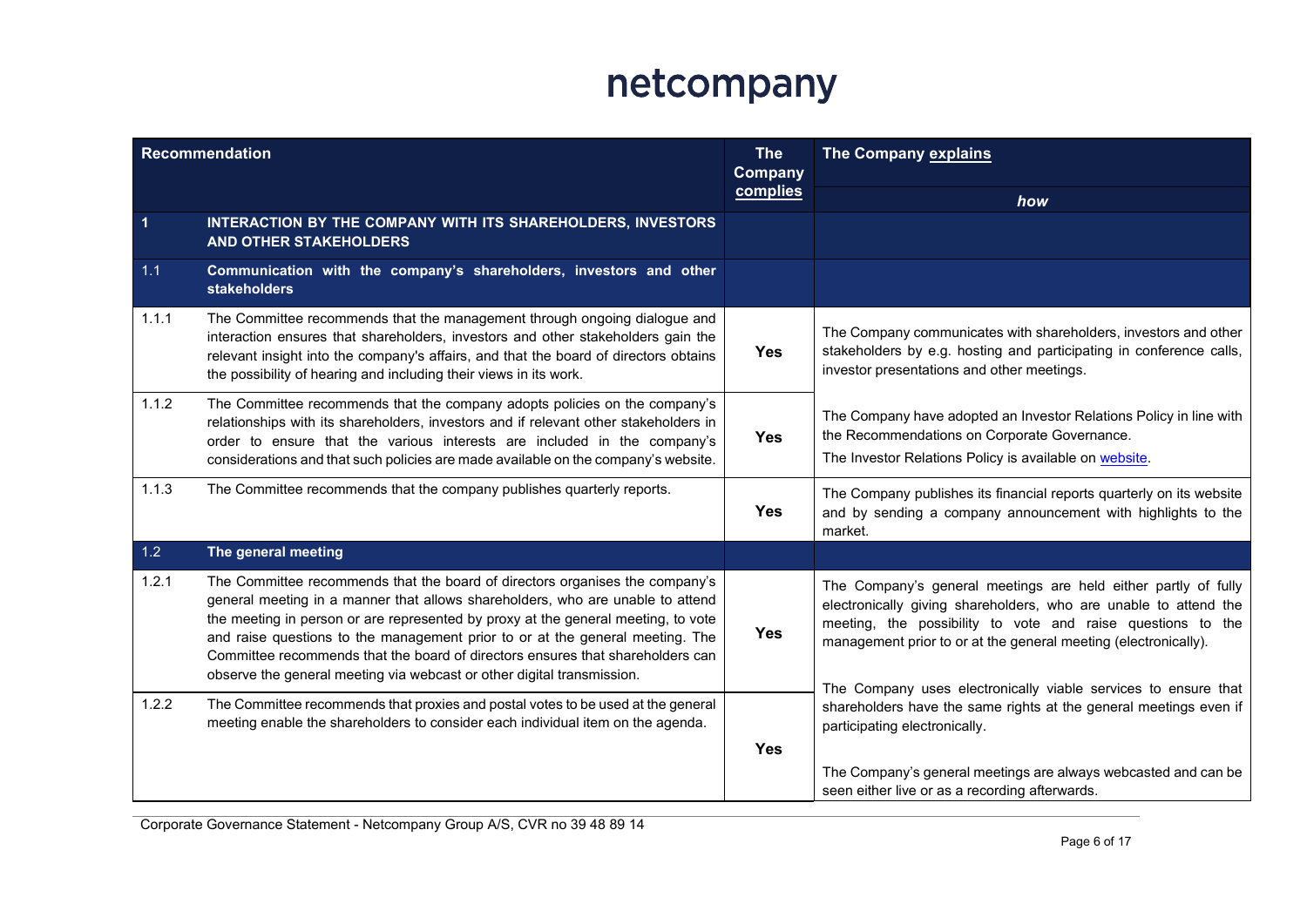| <b>Recommendation</b> |                                                                                                                                                                                                                                                                                                                                                                                                                                                                                                                                                                                                                                  | <b>The</b><br>Company | <b>The Company explains</b>                                                                                                                                                                                                                |  |
|-----------------------|----------------------------------------------------------------------------------------------------------------------------------------------------------------------------------------------------------------------------------------------------------------------------------------------------------------------------------------------------------------------------------------------------------------------------------------------------------------------------------------------------------------------------------------------------------------------------------------------------------------------------------|-----------------------|--------------------------------------------------------------------------------------------------------------------------------------------------------------------------------------------------------------------------------------------|--|
|                       |                                                                                                                                                                                                                                                                                                                                                                                                                                                                                                                                                                                                                                  | complies              | how                                                                                                                                                                                                                                        |  |
| 1.3                   | <b>Takeover bids</b>                                                                                                                                                                                                                                                                                                                                                                                                                                                                                                                                                                                                             |                       | Shareholders can decide its vote for each individual item on the<br>Company's agenda no matter if casting its vote prior to the general<br>meeting, using proxies, or if voting at the general meeting.                                    |  |
| 1.3.1                 | The Committee recommends that the company has a procedure in place in the<br>event of takeover bids, containing a "road map" covering matters for the board of<br>directors to consider in the event of a takeover bid, or if the board of directors<br>obtains reasonable grounds to suspect that a takeover bid may be submitted. In<br>addition, it is recommended that it appears from the procedure that the board of<br>directors abstains from countering any takeover bids by taking actions that seek to<br>prevent the shareholders from deciding on the takeover bid, without the approval of<br>the general meeting. | <b>Yes</b>            | The Company have written procedures in place in the event of<br>takeover bids in line with the Recommendations on Corporate<br>Governance in the Company's Takeover Manual (non-public<br>document).                                       |  |
| 1.4                   | <b>Corporate Social Responsibility</b>                                                                                                                                                                                                                                                                                                                                                                                                                                                                                                                                                                                           |                       |                                                                                                                                                                                                                                            |  |
| 1.4.1                 | The Committee recommends that the board of directors adopts a policy for the<br>company's corporate social responsibility, including social responsibility and<br>sustainability, and that the policy is available in the management commentary<br>and/or on the company's website. The Committee recommends that the board of<br>directors ensures compliance with the policy.                                                                                                                                                                                                                                                  | <b>Yes</b>            | The Company have adopted an Environmental-, Social-,<br>Governance policy (ESG policy).<br>The Company annually publishes an ESG-report covering the<br>Company's ESG efforts.<br>The ESG-policy and reports are available on the website. |  |
| 1.4.2                 | The Committee recommends that the board of directors adopts a tax policy to be<br>made available on the company's website.                                                                                                                                                                                                                                                                                                                                                                                                                                                                                                       | <b>Yes</b>            | The Company have adopted a Tax Policy in line with the<br>Recommendations on Corporate Governance.<br>The Tax Policy is available on website.                                                                                              |  |
| $\overline{2}$        | THE DUTIES AND RESPONSIBILITIES OF THE BOARD OF DIRECTORS                                                                                                                                                                                                                                                                                                                                                                                                                                                                                                                                                                        |                       |                                                                                                                                                                                                                                            |  |
| 2.1                   | <b>Overall tasks and responsibilities</b>                                                                                                                                                                                                                                                                                                                                                                                                                                                                                                                                                                                        |                       |                                                                                                                                                                                                                                            |  |
| 2.1.1                 | The Committee recommends that the board of directors in support of the company's<br>statutory objects according to its articles of association and the long-term value<br>creation considers the company's purpose and ensures and promotes a good                                                                                                                                                                                                                                                                                                                                                                               | <b>Yes</b>            | The Company have described its purpose and vision on its website<br>and supplements this in the management commentary in connection<br>with the Company's annual report. This is also part of the agenda at<br>the Board meetings.         |  |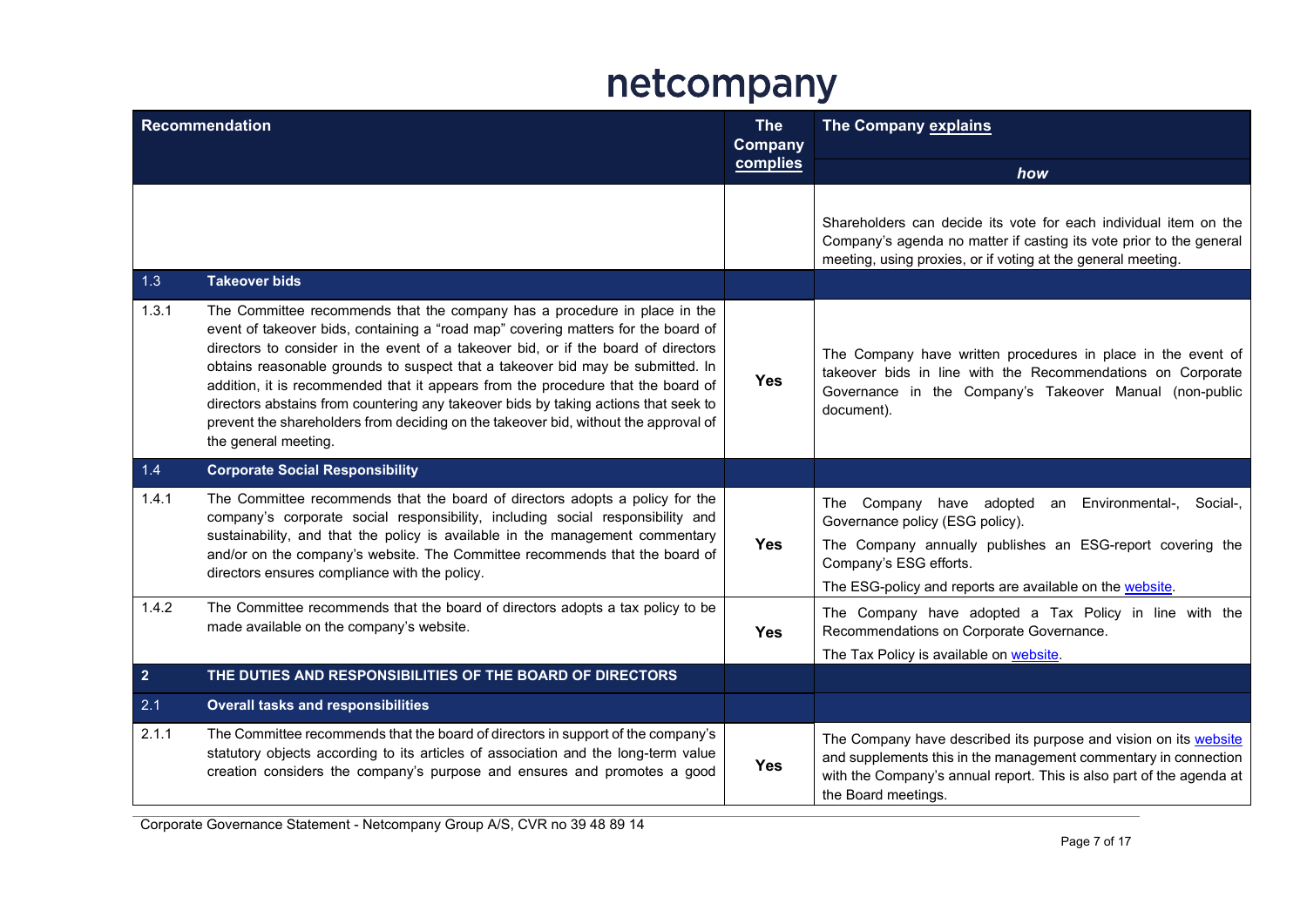| <b>Recommendation</b> |                                                                                                                                                                                                                                                                                                                                                                                                                                                                                                                                                                                                                                       | <b>The</b><br><b>Company</b> | The Company explains                                                                                                                                                                                                                                                                           |
|-----------------------|---------------------------------------------------------------------------------------------------------------------------------------------------------------------------------------------------------------------------------------------------------------------------------------------------------------------------------------------------------------------------------------------------------------------------------------------------------------------------------------------------------------------------------------------------------------------------------------------------------------------------------------|------------------------------|------------------------------------------------------------------------------------------------------------------------------------------------------------------------------------------------------------------------------------------------------------------------------------------------|
|                       |                                                                                                                                                                                                                                                                                                                                                                                                                                                                                                                                                                                                                                       | complies                     | how                                                                                                                                                                                                                                                                                            |
|                       | culture and sound values in the company. The company should provide an account<br>thereof in the management commentary and/or on the company's website.                                                                                                                                                                                                                                                                                                                                                                                                                                                                               |                              |                                                                                                                                                                                                                                                                                                |
| 2.1.2                 | The Committee recommends that the board of directors at least once a year<br>discusses and on a regular basis follows up on the company's overall strategic<br>targets in order to ensure the value creation in the company.                                                                                                                                                                                                                                                                                                                                                                                                          | <b>Yes</b>                   | The board of directors at least annually discusses the necessary                                                                                                                                                                                                                               |
| 2.1.3                 | The Committee recommends that the board of directors on a continuously basis<br>takes steps to examine whether the company's share and capital structure supports<br>the strategy and the long-term value creation in the interest of the company as well<br>as the shareholders. The Committee recommends that the company gives an<br>account thereof in the management commentary.                                                                                                                                                                                                                                                 | <b>Yes</b>                   | strategic targets and plans in connection with its board meetings. In<br>addition, the board of directors have a dedicated strategy day, where<br>the board of directors can discuss the Company's long-term vision in<br>depth.<br>As part of the board of directors' annual discussions, the |
| 2.1.4                 | The Committee recommends that the board of directors prepares and on an annual<br>basis reviews guidelines for the executive management, including requirements in<br>respect of the reporting to the board of directors.                                                                                                                                                                                                                                                                                                                                                                                                             | <b>Yes</b>                   | expectations and requirements for the executive management are<br>included as well.                                                                                                                                                                                                            |
| 2.2                   | Members of the board of directors                                                                                                                                                                                                                                                                                                                                                                                                                                                                                                                                                                                                     |                              |                                                                                                                                                                                                                                                                                                |
| 2.2.1                 | The Committee recommends that the board of directors, in addition to a<br>chairperson, appoints a vice chairperson, who can step in if the chairperson is<br>absent and who can generally act as the chairperson's close sparring partner.                                                                                                                                                                                                                                                                                                                                                                                            | <b>Yes</b>                   | The Company have appointed both a chairman and a vice chairman,<br>who are a close sparring partner.                                                                                                                                                                                           |
| 2.2.2                 | The Committee recommends that the chairperson in cooperation with the individual<br>members of the board of directors ensures that the members up-date and<br>supplement their knowledge of relevant matters, and that the members' special<br>knowledge and qualifications are applied in the best possible manner.                                                                                                                                                                                                                                                                                                                  | <b>Yes</b>                   | The Company's board of directors regularly receive new or<br>supplemental training to ensure that the board have the necessary<br>competencies to run the Company.                                                                                                                             |
| 2.2.3                 | The Committee recommends that if the board of directors, in exceptional cases,<br>requests a member of the board of directors to take on special duties for the<br>company, for instance, for a short period to take part in the daily management of<br>the company, the board of directors should approve this in order to ensure that the<br>board of directors maintains its independent overall management and control<br>function. It is recommended that the company publishes any decision on allowing a<br>member of the board of directors to take part in the daily management, including<br>the expected duration thereof. | <b>Yes</b>                   | The Company have in its Rules of Procedure described the process<br>if a board member should in an exceptional case be required to take<br>on special duties for the Company.                                                                                                                  |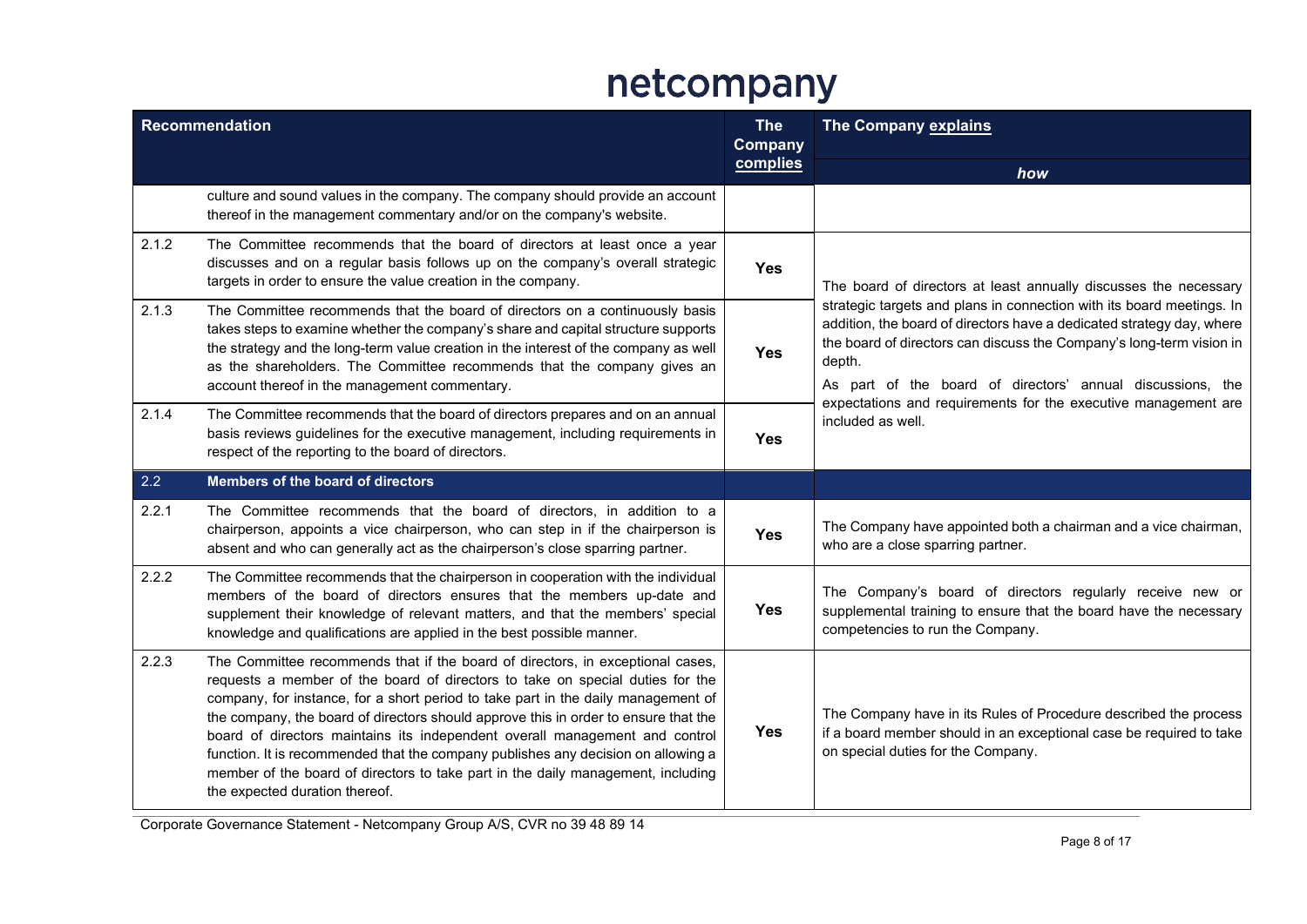| <b>Recommendation</b> |                                                                                                                                                                                                                                                                                                                                                                                 | <b>The</b><br>Company | The Company explains                                                                                                                                                                                                                                                        |
|-----------------------|---------------------------------------------------------------------------------------------------------------------------------------------------------------------------------------------------------------------------------------------------------------------------------------------------------------------------------------------------------------------------------|-----------------------|-----------------------------------------------------------------------------------------------------------------------------------------------------------------------------------------------------------------------------------------------------------------------------|
|                       |                                                                                                                                                                                                                                                                                                                                                                                 | complies              | how                                                                                                                                                                                                                                                                         |
| $\mathbf{3}$          | THE COMPOSITION, ORGANISATION AND EVALUATION OF THE BOARD<br>OF DIRECTORS                                                                                                                                                                                                                                                                                                       |                       |                                                                                                                                                                                                                                                                             |
| 3.1                   | <b>Composition</b>                                                                                                                                                                                                                                                                                                                                                              |                       |                                                                                                                                                                                                                                                                             |
| 3.1.1                 | The Committee recommends that the board of directors on an annual basis reviews<br>and in the management commentary and/or on the company's website states                                                                                                                                                                                                                      |                       | The board of directors of the Company have their qualifications listed<br>on the website.                                                                                                                                                                                   |
|                       | which qualifications the board of directors should possess, collectively and<br>$\bullet$<br>individually, in order to perform its duties in the best possible manner, and<br>the composition of and diversity on the board of directors.<br>$\bullet$                                                                                                                          | <b>Yes</b>            | In addition, the board of directors' expected qualifications are<br>described in the management commentary and if they live up to the<br>expectations. This is also a part of the Board evaluation, where the<br>Board reviews qualifications and composition of diversity. |
| 3.1.2                 | The Committee recommends that the board of directors on an annual basis<br>discusses the company's activities in order to ensure relevant diversity at the                                                                                                                                                                                                                      |                       | The Company have adopted a Diversity & Inclusion Policy in line with<br>the Recommendations on Corporate Governance.                                                                                                                                                        |
|                       | different management levels of the company and adopts a diversity policy, which is<br>included in the management commentary and/or available on the company's<br>website.                                                                                                                                                                                                       | <b>Yes</b>            | The Diversity & Inclusion Policy is available on website. Further,<br>diversity is high on the agenda, and the Board often discusses<br>activites to ensure diversity.                                                                                                      |
| 3.1.3                 | The Committee recommends that candidates for the board of directors are<br>recruited based on a thorough process approved by the board of directors. The<br>Committee recommends that in assessing candidates for the board of directors -<br>in addition to individual competencies and qualifications - the need for continuity,<br>renewal and diversity is also considered. | <b>Yes</b>            | The Company's Diversity & Inclusion Policy is taken into account<br>when candidates for the board of directors are recruited. Further, an<br>external search agency is always used in order to secure a thorough<br>process.                                                |
| 3.1.4                 | The Committee recommends that the notice convening general meetings, where<br>election of members to the board of directors is on the agenda - in addition to the<br>statutory items - also includes a description of the proposed candidates'                                                                                                                                  |                       |                                                                                                                                                                                                                                                                             |
|                       | qualifications,<br>$\bullet$                                                                                                                                                                                                                                                                                                                                                    |                       | The board of directors up for election at a general meeting have their                                                                                                                                                                                                      |
|                       | other managerial duties in commercial undertakings, including board<br>$\bullet$<br>committees.                                                                                                                                                                                                                                                                                 | <b>Yes</b>            | qualifications, duties, assignments, and whether or not they are<br>independent described in the notice to convene the general meeting.                                                                                                                                     |
|                       | demanding organisational assignments and                                                                                                                                                                                                                                                                                                                                        |                       |                                                                                                                                                                                                                                                                             |
|                       | independence.<br>$\bullet$                                                                                                                                                                                                                                                                                                                                                      |                       |                                                                                                                                                                                                                                                                             |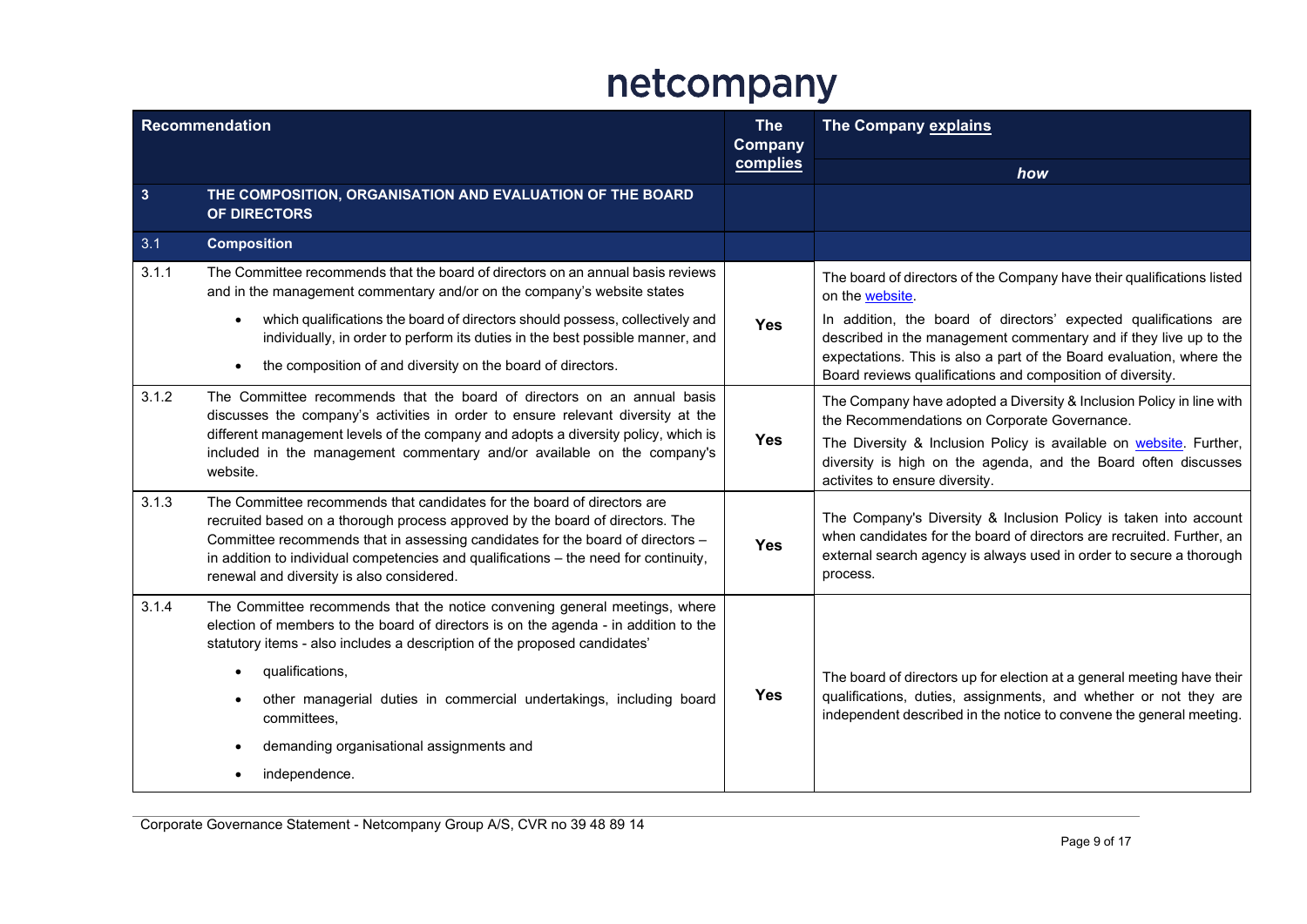| Recommendation |                                                                                                                                                                                                                                                                                                                                                                         | <b>The</b><br><b>Company</b> | The Company explains                                                                                                                                                                                                 |  |
|----------------|-------------------------------------------------------------------------------------------------------------------------------------------------------------------------------------------------------------------------------------------------------------------------------------------------------------------------------------------------------------------------|------------------------------|----------------------------------------------------------------------------------------------------------------------------------------------------------------------------------------------------------------------|--|
|                |                                                                                                                                                                                                                                                                                                                                                                         | complies                     | how                                                                                                                                                                                                                  |  |
| 3.1.5          | The Committee recommends that members to the board of directors elected by the<br>general meeting stand for election every year at the annual general meeting, and<br>that the members are nominated and elected individually.                                                                                                                                          | <b>Yes</b>                   | The Company's board members elected by the general meeting are<br>elected for a one-year term as per the Company's Articles of<br>Associations and each member can be voted for individually by the<br>shareholders. |  |
| 3.2            | The board of director's independence                                                                                                                                                                                                                                                                                                                                    |                              |                                                                                                                                                                                                                      |  |
| 3.2.1          | The Committee recommends that at least half of the members of the board of<br>directors elected in general meeting are independent in order for the board of<br>directors to be able to act independently avoiding conflicts of interests.<br>In order to be independent, the member in question may not:                                                               |                              |                                                                                                                                                                                                                      |  |
|                | be or within the past five years have been a member of the executive<br>$\bullet$<br>management or an executive employee in the company, a subsidiary or a<br>group company,                                                                                                                                                                                            |                              |                                                                                                                                                                                                                      |  |
|                | within the past five years have received large emoluments from the<br>company/group, a subsidiary or a group company in another capacity than as<br>member of the board of directors,                                                                                                                                                                                   |                              |                                                                                                                                                                                                                      |  |
|                | represent or be associated with a controlling shareholder,<br>$\bullet$                                                                                                                                                                                                                                                                                                 |                              |                                                                                                                                                                                                                      |  |
|                | within the past year have had a business relationship (e.g. personally or<br>$\bullet$<br>indirectly as a partner or an employee, shareholder, customer, supplier or<br>member of a governing body in companies with similar relations) with the<br>company, a subsidiary or a group company, which is significant for the<br>company and/or the business relationship, | <b>Yes</b>                   | The entire board of directors are independent.                                                                                                                                                                       |  |
|                | be or within the past three years have been employed with or a partner in the<br>$\bullet$<br>same company as the company's auditor elected in general meeting,                                                                                                                                                                                                         |                              |                                                                                                                                                                                                                      |  |
|                | be a CEO in a company with cross-memberships in the company's<br>$\bullet$<br>management,                                                                                                                                                                                                                                                                               |                              |                                                                                                                                                                                                                      |  |
|                | have been a member of the board of directors for more than twelve years, or<br>$\bullet$                                                                                                                                                                                                                                                                                |                              |                                                                                                                                                                                                                      |  |
|                | be closely related to persons, who are not independent, c.f. the above-stated<br>criteria.                                                                                                                                                                                                                                                                              |                              |                                                                                                                                                                                                                      |  |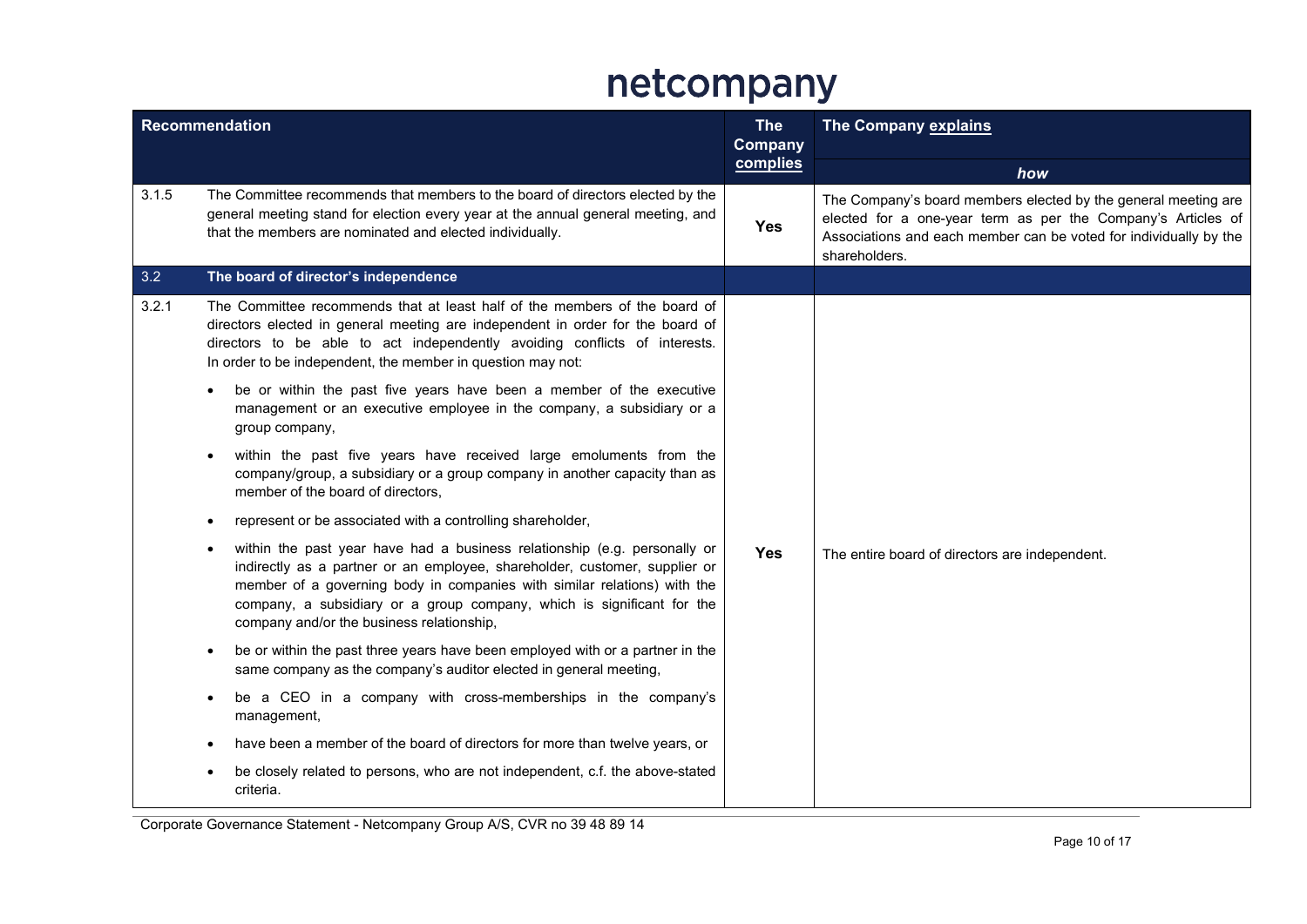| <b>Recommendation</b> |                                                                                                                                                                                                                                                                                                                                                                                                                                                                                                                                                                                                                                                                                                                | <b>The</b><br>Company | The Company explains                                                                                                                                                                                                                                                 |
|-----------------------|----------------------------------------------------------------------------------------------------------------------------------------------------------------------------------------------------------------------------------------------------------------------------------------------------------------------------------------------------------------------------------------------------------------------------------------------------------------------------------------------------------------------------------------------------------------------------------------------------------------------------------------------------------------------------------------------------------------|-----------------------|----------------------------------------------------------------------------------------------------------------------------------------------------------------------------------------------------------------------------------------------------------------------|
|                       |                                                                                                                                                                                                                                                                                                                                                                                                                                                                                                                                                                                                                                                                                                                | complies              | how                                                                                                                                                                                                                                                                  |
|                       | Even if a member of the board of directors does not fall within the above-stated<br>criteria, the board of directors may for other reasons decide that the member in<br>question is not independent.                                                                                                                                                                                                                                                                                                                                                                                                                                                                                                           |                       |                                                                                                                                                                                                                                                                      |
| 3.2.2                 | The Committee recommends that members of the executive management are not<br>members of the board of directors and that members retiring from the executive<br>management does not join the board of directors immediately thereafter.                                                                                                                                                                                                                                                                                                                                                                                                                                                                         | <b>Yes</b>            | There is no overlap between the board of directors and executive<br>management.                                                                                                                                                                                      |
| 3.3                   | Members of the board of directors and the number of other managerial duties                                                                                                                                                                                                                                                                                                                                                                                                                                                                                                                                                                                                                                    |                       |                                                                                                                                                                                                                                                                      |
| 3.3.1                 | The Committee recommends that the board of directors and each of the members<br>on the board of directors, in connection with the annual evaluation, cf.<br>recommendation 3.5.1., assesses how much time is required to perform the board<br>duties. The aim is for the individual member of the board of directors not to take on<br>more managerial duties than the board member in question is able to perform in a<br>satisfactory manner.                                                                                                                                                                                                                                                                | <b>Yes</b>            | In accordance with the Company's procedures, the board of directors<br>at least annually evaluates its composition and its members<br>individually in order to ensure that the board and the board members<br>individually have the necessary competencies and time. |
| 3.3.2                 | The Committee recommends that the management commentary, in addition to the<br>statutory requirements, contains the following information on the individual<br>members of the board of directors:<br>position, age and gender,<br>٠<br>competencies and qualifications relevant to the company,<br>$\bullet$<br>independence,<br>$\bullet$<br>year of joining the board of directors,<br>$\bullet$<br>year of expiry of the current election period,<br>$\bullet$<br>participation in meetings of the board of directors and committee meetings,<br>$\bullet$<br>managerial duties in other commercial undertakings, including board<br>$\bullet$<br>committees, and demanding organisational assignments, and | <b>Yes</b>            | The information listed in the recommendation is described in the<br>management commentary.<br>In addition, the board of directors of the Company have the majority<br>of the information listed at all times on the website for each board<br>member.                |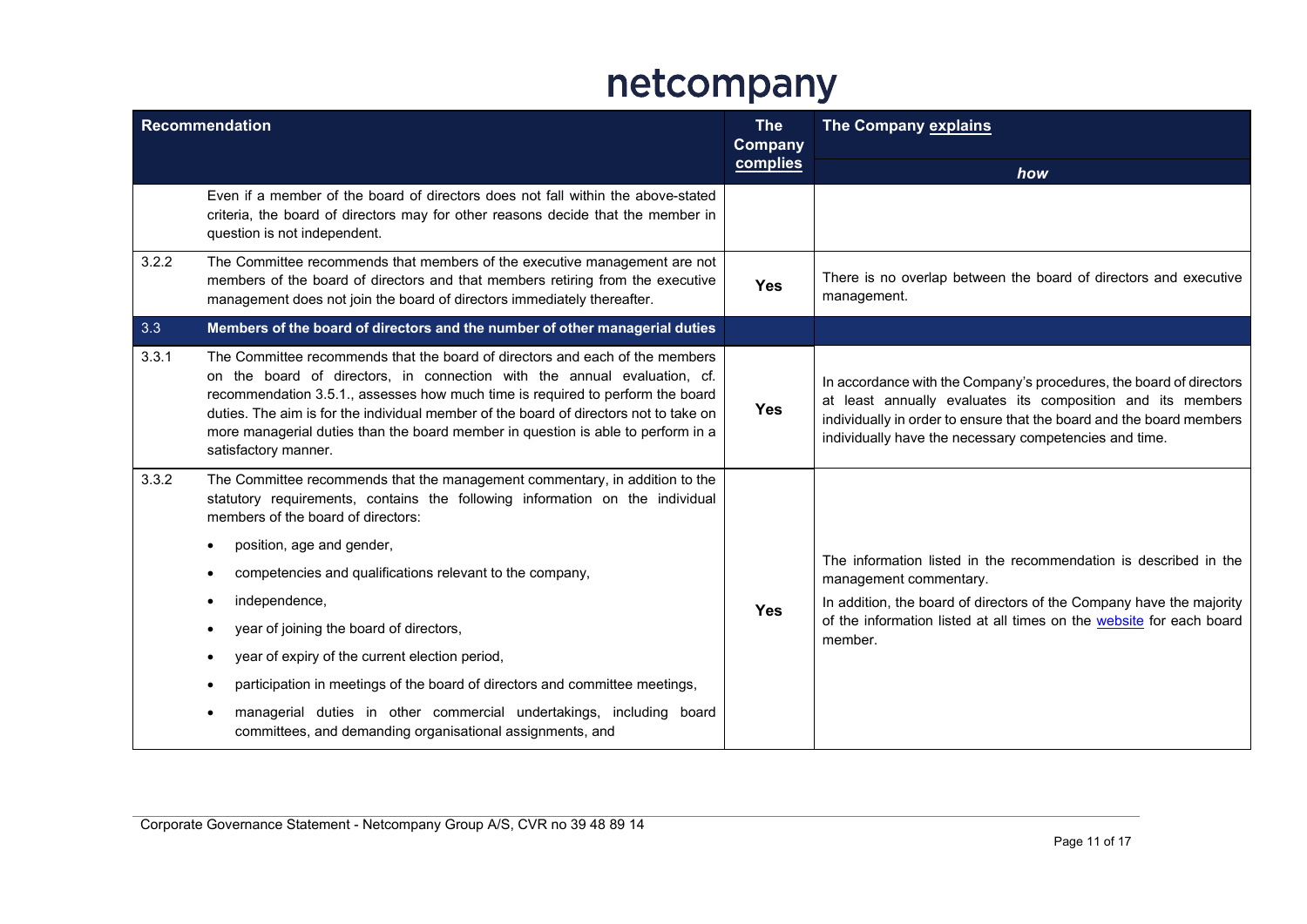| <b>Recommendation</b> |                                                                                                                                                                                                                                                                                                                                  | <b>The</b><br><b>Company</b> | The Company explains                                                                                                                                           |
|-----------------------|----------------------------------------------------------------------------------------------------------------------------------------------------------------------------------------------------------------------------------------------------------------------------------------------------------------------------------|------------------------------|----------------------------------------------------------------------------------------------------------------------------------------------------------------|
|                       |                                                                                                                                                                                                                                                                                                                                  | complies                     | how                                                                                                                                                            |
|                       | the number of shares, options, warrants, etc. that the member holds in the<br>$\bullet$<br>company and its group companies and any changes in such holdings during<br>the financial year.                                                                                                                                        |                              |                                                                                                                                                                |
| 3.4                   | <b>Board committees</b>                                                                                                                                                                                                                                                                                                          |                              |                                                                                                                                                                |
| 3.4.1                 | The Committee recommends that the management describes in the management<br>commentary:                                                                                                                                                                                                                                          |                              |                                                                                                                                                                |
|                       | the board committees' most significant activities and number of meetings in the<br>$\bullet$<br>past year, and                                                                                                                                                                                                                   |                              | The Company's Committee's charters are all available on the                                                                                                    |
|                       | the members on the individual board committees, including the chairperson<br>$\bullet$<br>and the independence of the members of the committee in question.                                                                                                                                                                      | <b>Yes</b>                   | website and the board of directors and its committees' activities are<br>described in the management commentary.                                               |
|                       | In addition, it is recommended that the board committees' terms of reference are<br>published on the company's website.                                                                                                                                                                                                          |                              |                                                                                                                                                                |
| 3.4.2                 | The Committee recommends that board committees solely consist of members of<br>the board of directors and that the majority of the members of the board committees<br>are independent.                                                                                                                                           | <b>Yes</b>                   | The board committees consist entirely of members of the board of<br>directors and as mentioned for recommendation 3.2.1, all board<br>members are independent. |
| 3.4.3                 | The Committee recommends that the board of directors establishes an audit<br>committee and appoints a chairperson of the audit committee, who is not the<br>chairperson of the board of directors. The Committee recommends that the audit<br>committee, in addition to its statutory duties, assists the board of directors in: |                              |                                                                                                                                                                |
|                       | supervising the correctness of the published financial information, including<br>$\bullet$<br>accounting practices in significant areas, significant accounting estimates and<br>related party transactions,                                                                                                                     | <b>Yes</b>                   | The Company's Audit Committee's charter are available on the<br>website and all recommendations for the Audit Committee are                                    |
|                       | reviewing internal control and risk areas in order to ensure management of<br>$\bullet$<br>significant risks, including in relation to the announced financial outlook,                                                                                                                                                          |                              | followed.                                                                                                                                                      |
|                       | assessing the need for internal audit,<br>٠                                                                                                                                                                                                                                                                                      |                              |                                                                                                                                                                |
|                       | performing the evaluation of the auditor elected by the general meeting,<br>$\bullet$                                                                                                                                                                                                                                            |                              |                                                                                                                                                                |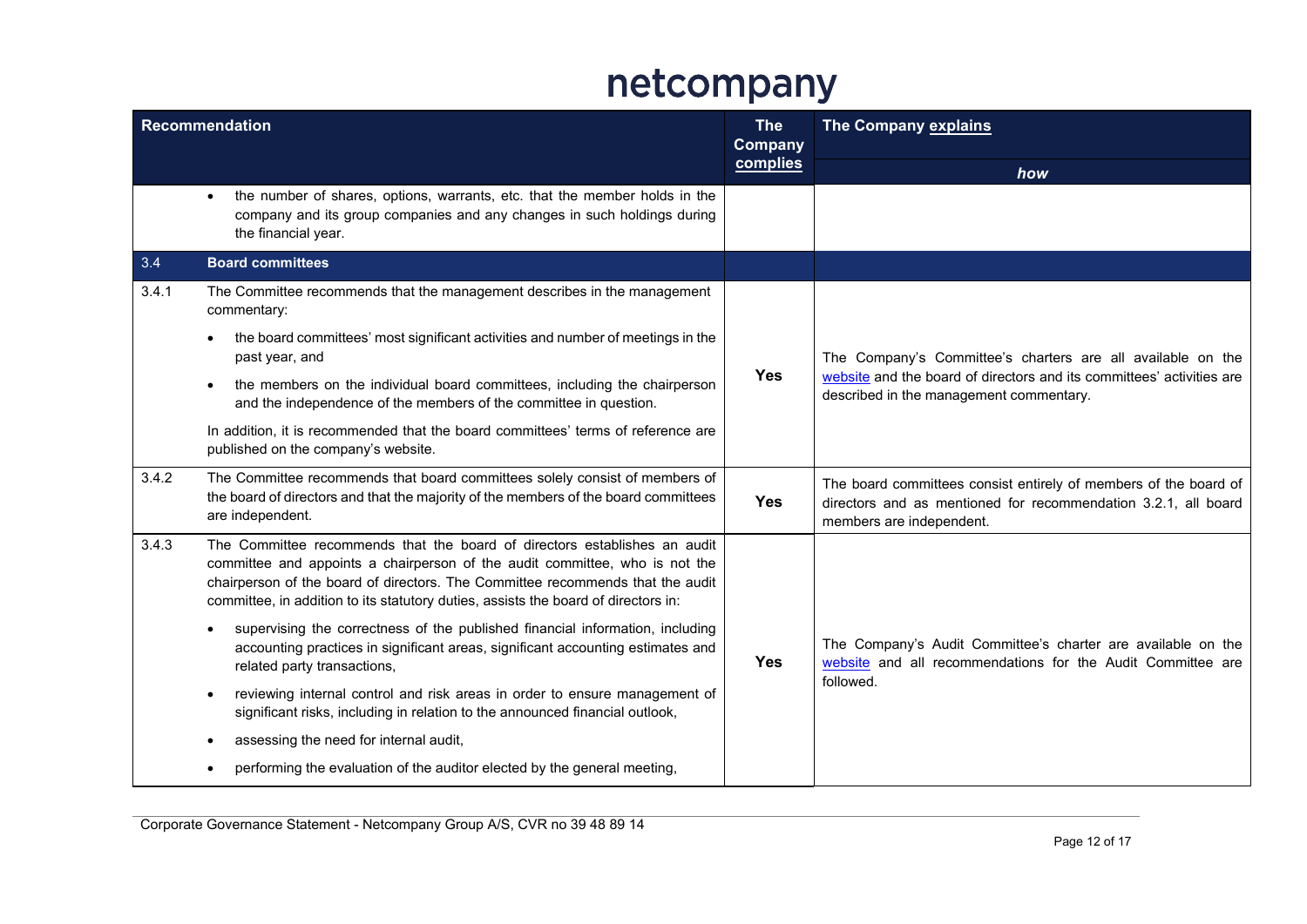| <b>Recommendation</b> |                                                                                                                                                                                                                                                                                                                                                         | <b>The</b><br><b>Company</b><br>complies | The Company explains                                                                                                                  |
|-----------------------|---------------------------------------------------------------------------------------------------------------------------------------------------------------------------------------------------------------------------------------------------------------------------------------------------------------------------------------------------------|------------------------------------------|---------------------------------------------------------------------------------------------------------------------------------------|
|                       |                                                                                                                                                                                                                                                                                                                                                         |                                          | how                                                                                                                                   |
|                       | reviewing the auditor fee for the auditor elected by the general meeting,<br>$\bullet$                                                                                                                                                                                                                                                                  |                                          |                                                                                                                                       |
|                       | supervising the scope of the non-audit services performed by the auditor<br>$\bullet$<br>elected by the general meeting, and                                                                                                                                                                                                                            |                                          |                                                                                                                                       |
|                       | ensuring regular interaction between the auditor elected by the general<br>$\bullet$<br>meeting and the board of directors, for instance, that the board of directors and<br>the audit committee at least once a year meet with the auditor without the<br>executive management being present.                                                          |                                          |                                                                                                                                       |
|                       | If the board of directors, based on a recommendation from the audit committee,<br>decides to set up an internal audit function, the audit committee must:                                                                                                                                                                                               |                                          |                                                                                                                                       |
|                       | prepare terms of reference and recommendations on the nomination,<br>$\bullet$<br>employment and dismissal of the head of the internal audit function and on the<br>budget for the department,                                                                                                                                                          |                                          |                                                                                                                                       |
|                       | ensure that the internal audit function has sufficient resources and<br>competencies to perform its role, and                                                                                                                                                                                                                                           |                                          |                                                                                                                                       |
|                       | supervise the executive management's follow-up on the conclusions and<br>recommendations of the internal audit function.                                                                                                                                                                                                                                |                                          |                                                                                                                                       |
| 3.4.4                 | The Committee recommends that the board of directors establishes a nomination<br>committee to perform at least the following preparatory tasks:                                                                                                                                                                                                         |                                          |                                                                                                                                       |
|                       | describing the required qualifications for a given member of the board of<br>$\bullet$<br>directors and the executive management, the estimated time required for<br>performing the duties of this member of the board of directors and the<br>competencies, knowledge and experience that is or should be represented in<br>the two management bodies, | <b>Yes</b>                               | The Company's Nomination Committee's charter are available on the<br>website and all recommendations for the Nomination Committee are |
|                       | on an annual basis evaluating the board of directors and the executive<br>management's structure, size, composition and results and preparing<br>recommendations for the board of directors for any changes,                                                                                                                                            |                                          | followed                                                                                                                              |
|                       | in cooperation with the chairperson handling the annual evaluation of the board<br>of directors and assessing the individual management members'                                                                                                                                                                                                        |                                          |                                                                                                                                       |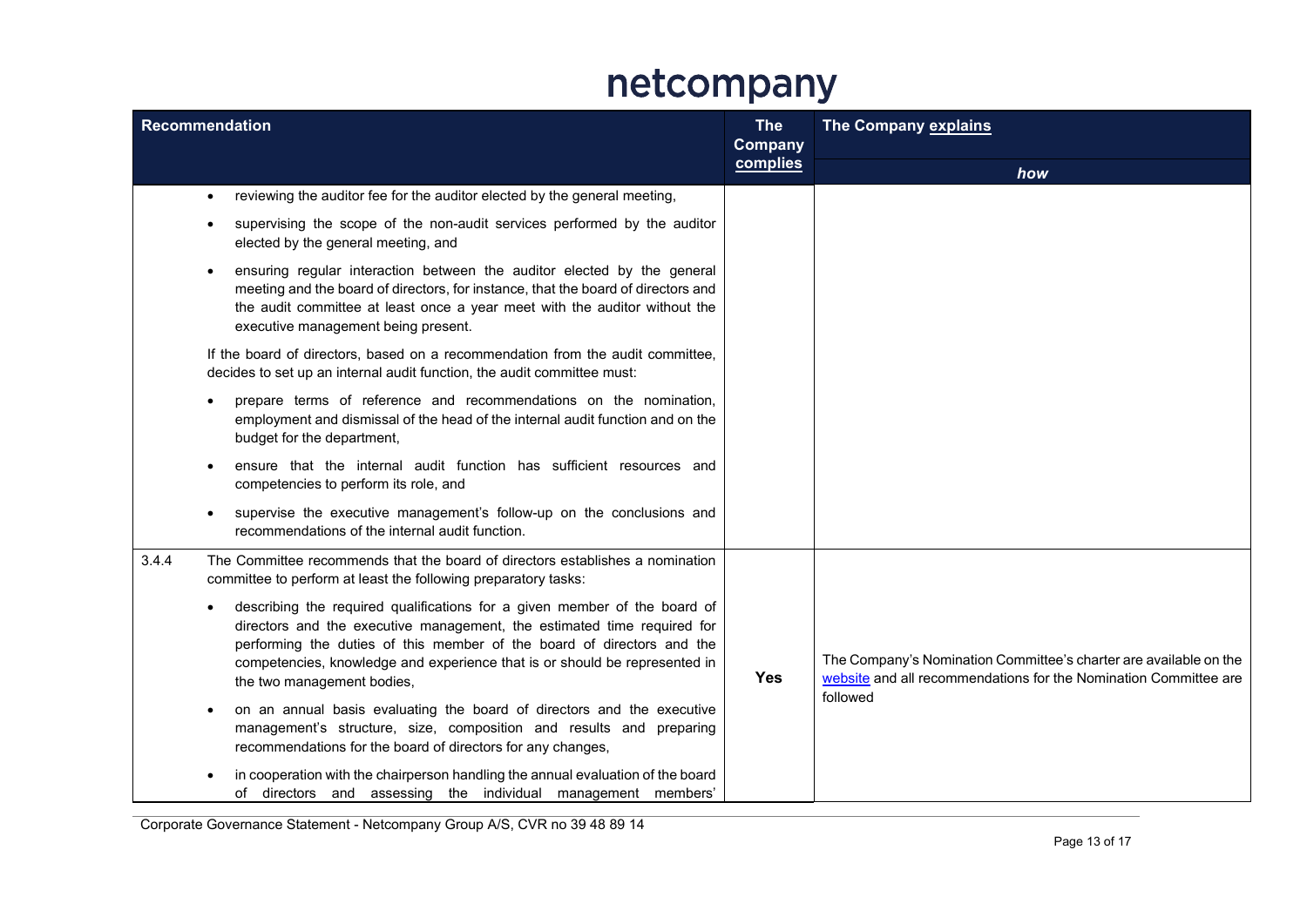| <b>Recommendation</b> |                                                                                                                                                                                      | <b>The</b><br>Company | <b>The Company explains</b>                                                                                                                            |
|-----------------------|--------------------------------------------------------------------------------------------------------------------------------------------------------------------------------------|-----------------------|--------------------------------------------------------------------------------------------------------------------------------------------------------|
|                       |                                                                                                                                                                                      | complies              | how                                                                                                                                                    |
|                       | competencies, knowledge, experience and succession as well as reporting on<br>it to the board of directors,                                                                          |                       |                                                                                                                                                        |
|                       | handling the recruitment of new members to the board of directors and the<br>$\bullet$<br>executive management and nominating candidates for the board of directors'<br>approval,    |                       |                                                                                                                                                        |
|                       | ensuring that a succession plan for the executive management is in place,<br>supervising executive managements' policy for the engagement of executive<br>employees, and             |                       |                                                                                                                                                        |
|                       | supervising the preparation of a diversity policy for the board of directors'<br>approval.                                                                                           |                       |                                                                                                                                                        |
| 3.4.5                 | The Committee recommends that the board of directors establishes a remuneration<br>committee to perform at least the following preparatory tasks:                                    |                       |                                                                                                                                                        |
|                       | preparing a draft remuneration policy for the board of directors' approval prior<br>to the presentation at the general meeting,                                                      |                       |                                                                                                                                                        |
|                       | providing a proposal to the board of directors on the remuneration of the<br>$\bullet$<br>members of the executive management,                                                       |                       |                                                                                                                                                        |
|                       | providing a proposal to the board of directors on the remuneration of the board<br>$\bullet$<br>of directors prior to the presentation at the general meeting,                       | <b>Yes</b>            | The Company's Remuneration Committee's charter are available on<br>the website and all recommendations for the Remuneration<br>Committee are followed. |
|                       | ensuring that the management's actual remuneration complies with the<br>$\bullet$<br>company's remuneration policy and the evaluation of the individual member's<br>performance, and |                       |                                                                                                                                                        |
|                       | assisting in the preparation of the annual remuneration report for the board of<br>directors' approval prior to the presentation for the general meeting's advisory<br>vote.         |                       |                                                                                                                                                        |
| 3.5                   | Evaluation of the board of directors and the executive management                                                                                                                    |                       |                                                                                                                                                        |
| 3.5.1                 | The Committee recommends that the board of directors once a year evaluates the<br>board of directors and at least every three years engages external assistance in                   | <b>Yes</b>            |                                                                                                                                                        |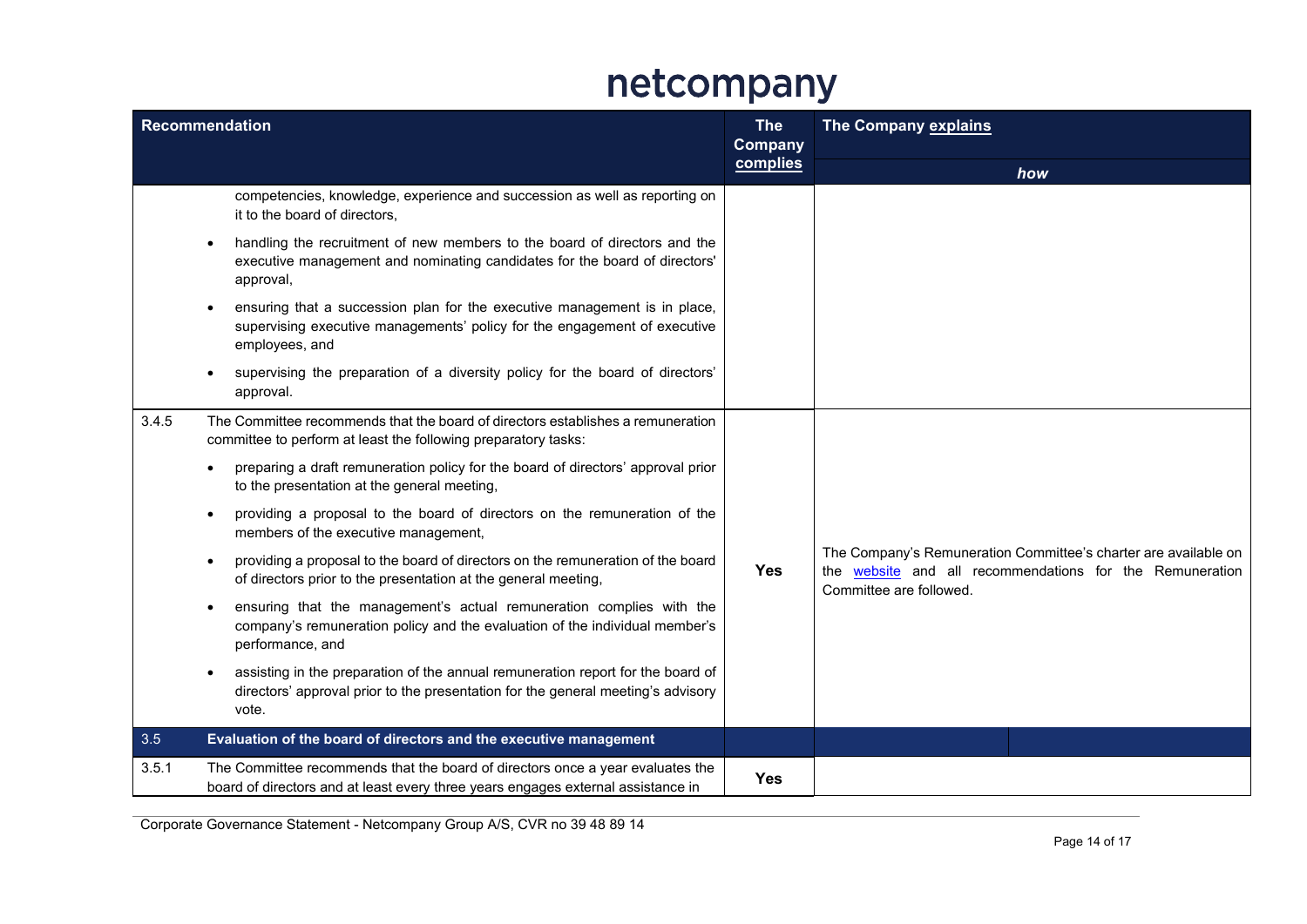| <b>Recommendation</b> |                                                                                                                                                                                                                                                                                                                                                                                                                                                                                                                                                       | <b>The</b><br><b>Company</b> | The Company explains                                                                                                                                                                                                  |
|-----------------------|-------------------------------------------------------------------------------------------------------------------------------------------------------------------------------------------------------------------------------------------------------------------------------------------------------------------------------------------------------------------------------------------------------------------------------------------------------------------------------------------------------------------------------------------------------|------------------------------|-----------------------------------------------------------------------------------------------------------------------------------------------------------------------------------------------------------------------|
|                       |                                                                                                                                                                                                                                                                                                                                                                                                                                                                                                                                                       | complies                     | how                                                                                                                                                                                                                   |
|                       | the evaluation. The Committee recommends that the evaluation focuses on the<br>recommendations on the board of directors' work, efficiency, composition and<br>organisation, cf. recommendations 3.1.-3.4. above, and that the evaluation as a<br>minimum always includes the following topics the composition of the board of<br>directors with focus on competencies and diversity:                                                                                                                                                                 |                              |                                                                                                                                                                                                                       |
|                       | the board of directors and the individual member's contribution and results,<br>$\bullet$                                                                                                                                                                                                                                                                                                                                                                                                                                                             |                              |                                                                                                                                                                                                                       |
|                       | the cooperation on the board of directors and between the board of directors<br>$\bullet$<br>and the executive management,                                                                                                                                                                                                                                                                                                                                                                                                                            |                              |                                                                                                                                                                                                                       |
|                       | the chairperson's leadership of the board of directors,<br>$\bullet$                                                                                                                                                                                                                                                                                                                                                                                                                                                                                  |                              | In accordance with the Company's procedures, the board of directors                                                                                                                                                   |
|                       | the committee structure and the work in the committees,<br>$\bullet$                                                                                                                                                                                                                                                                                                                                                                                                                                                                                  |                              | at least annually evaluates its composition and its members                                                                                                                                                           |
|                       | the organisation of the work of the board of directors and the quality of the<br>$\bullet$<br>material provided to the board of directors, and                                                                                                                                                                                                                                                                                                                                                                                                        |                              | individually in order to ensure that the board is well run. In addition,<br>the executive management is also evaluated and at least every third-<br>year professional external assistance is used for the evaluation. |
|                       | the board members' preparation for and active participation in the meetings of<br>$\bullet$<br>the board of directors.                                                                                                                                                                                                                                                                                                                                                                                                                                |                              | The result of the evaluation is described to the Company's<br>stakeholders in the management commentary annually.                                                                                                     |
| 3.5.2                 | The Committee recommends that the entire board of directors discusses the result<br>of the evaluation of the board of directors and that the procedure for the evaluation<br>and the general conclusions of the evaluation are described in the management<br>commentary, on the company's website and at the company's general meeting.                                                                                                                                                                                                              | <b>Yes</b>                   | Reference is also made to the "how" as described above for the<br>recommendations 3.1-3.4.                                                                                                                            |
| 3.5.3                 | The Committee recommends that the board of directors at least once a year<br>evaluates the work and results of the executive management according to<br>preestablished criteria, and that the chairperson reviews the evaluation together<br>with the executive management. In addition, the board of directors should on a<br>continuous basis assess the need for changes in the structure and composition of<br>the executive management, including in respect of diversity, succession planning<br>and risks, in light of the company's strategy. | <b>Yes</b>                   |                                                                                                                                                                                                                       |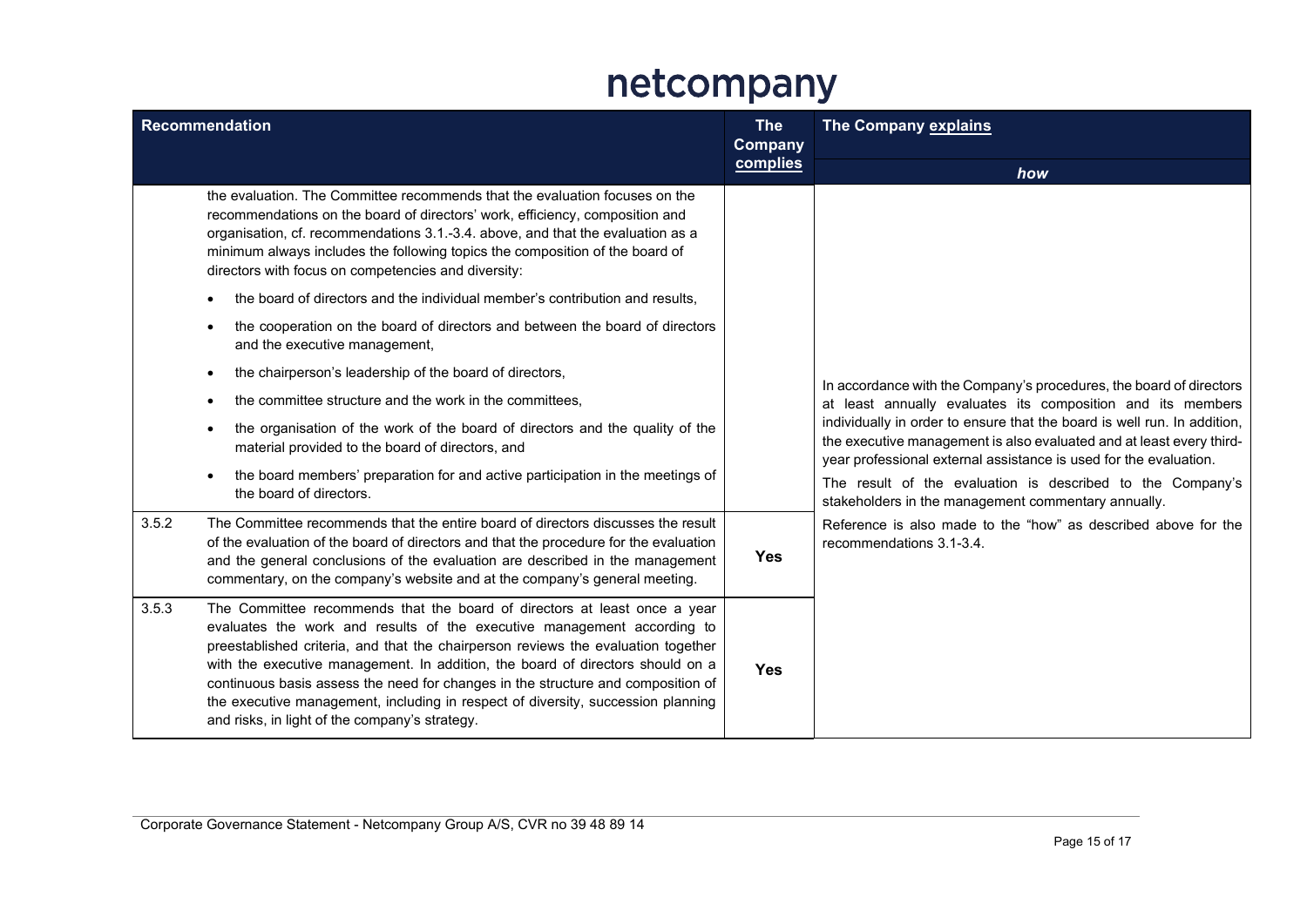| <b>Recommendation</b> |                                                                                                                                                                                                                                                                                                                                                                                                                                          | <b>The</b><br><b>Company</b> | The Company explains                                                                                                                                                                                                                                                                                                                                                                                                           |
|-----------------------|------------------------------------------------------------------------------------------------------------------------------------------------------------------------------------------------------------------------------------------------------------------------------------------------------------------------------------------------------------------------------------------------------------------------------------------|------------------------------|--------------------------------------------------------------------------------------------------------------------------------------------------------------------------------------------------------------------------------------------------------------------------------------------------------------------------------------------------------------------------------------------------------------------------------|
|                       |                                                                                                                                                                                                                                                                                                                                                                                                                                          | complies                     | how                                                                                                                                                                                                                                                                                                                                                                                                                            |
| 4                     | <b>REMUNERATION OF MANAGEMENT</b>                                                                                                                                                                                                                                                                                                                                                                                                        |                              |                                                                                                                                                                                                                                                                                                                                                                                                                                |
| 4.1                   | Remuneration of the board of directors and the executive management                                                                                                                                                                                                                                                                                                                                                                      |                              |                                                                                                                                                                                                                                                                                                                                                                                                                                |
| 4.1.1                 | The Committee recommends that the remuneration for the board of directors and<br>the executive management and the other terms of employment/service is<br>considered competitive and consistent with the company's long-term shareholder<br>interests.                                                                                                                                                                                   | <b>Yes</b>                   | The remuneration for the board of directors and the executive<br>management is described in detail in the Company's Remuneration<br>Policy available on the website.<br>The Board yearly evaluates whether the terms for both the Board of<br>Directors and Executive Management I competitive and consistent<br>with the company's long-term shareholder interests.<br>The Remuneration Report is also presented at each AGM. |
| 4.1.2                 | The Committee recommends that share-based incentive schemes are revolving,<br>i.e. that they are periodically granted, and that they primarily consist of long-term<br>schemes with a vesting or maturity period of at least three years.                                                                                                                                                                                                | <b>Yes</b>                   |                                                                                                                                                                                                                                                                                                                                                                                                                                |
| 4.1.3                 | The Committee recommends that the variable part of the remuneration has a cap<br>at the time of grant, and that there is transparency in respect of the potential value<br>at the time of exercise under pessimistic, expected and optimistic scenarios.                                                                                                                                                                                 | <b>Yes</b>                   | The Company's incentive programmes follow the recommendations<br>and does not exec the values set out. Further, the remuneration is<br>described in the Remuneration Report.                                                                                                                                                                                                                                                   |
| 4.1.4                 | The Committee recommends that the overall value of the remuneration for the<br>notice period, including severance payment, in connection with a member of the<br>executive management's departure, does not exceed two years' remuneration<br>including all remuneration elements.                                                                                                                                                       | Yes                          |                                                                                                                                                                                                                                                                                                                                                                                                                                |
| 4.1.5                 | The Committee recommends that members of the board of directors are not<br>remunerated with share options and warrants.                                                                                                                                                                                                                                                                                                                  | <b>Yes</b>                   | The board of directors are not remunerated with share options and/or<br>warrants.                                                                                                                                                                                                                                                                                                                                              |
| 4.1.6                 | The Committee recommends that the company has the option to reclaim, in whole<br>or in part, variable remuneration from the board of directors and the executive<br>management if the remuneration granted, earned or paid was based on information,<br>which subsequently proves to be incorrect, or if the recipient acted in bad faith in<br>respect of other matters, which implied payment of a too large variable<br>remuneration. | <b>Yes</b>                   | The Company have a claw-back clause in its Remuneration Policy<br>ensuring no party is awarded on the basis of misstated data.                                                                                                                                                                                                                                                                                                 |